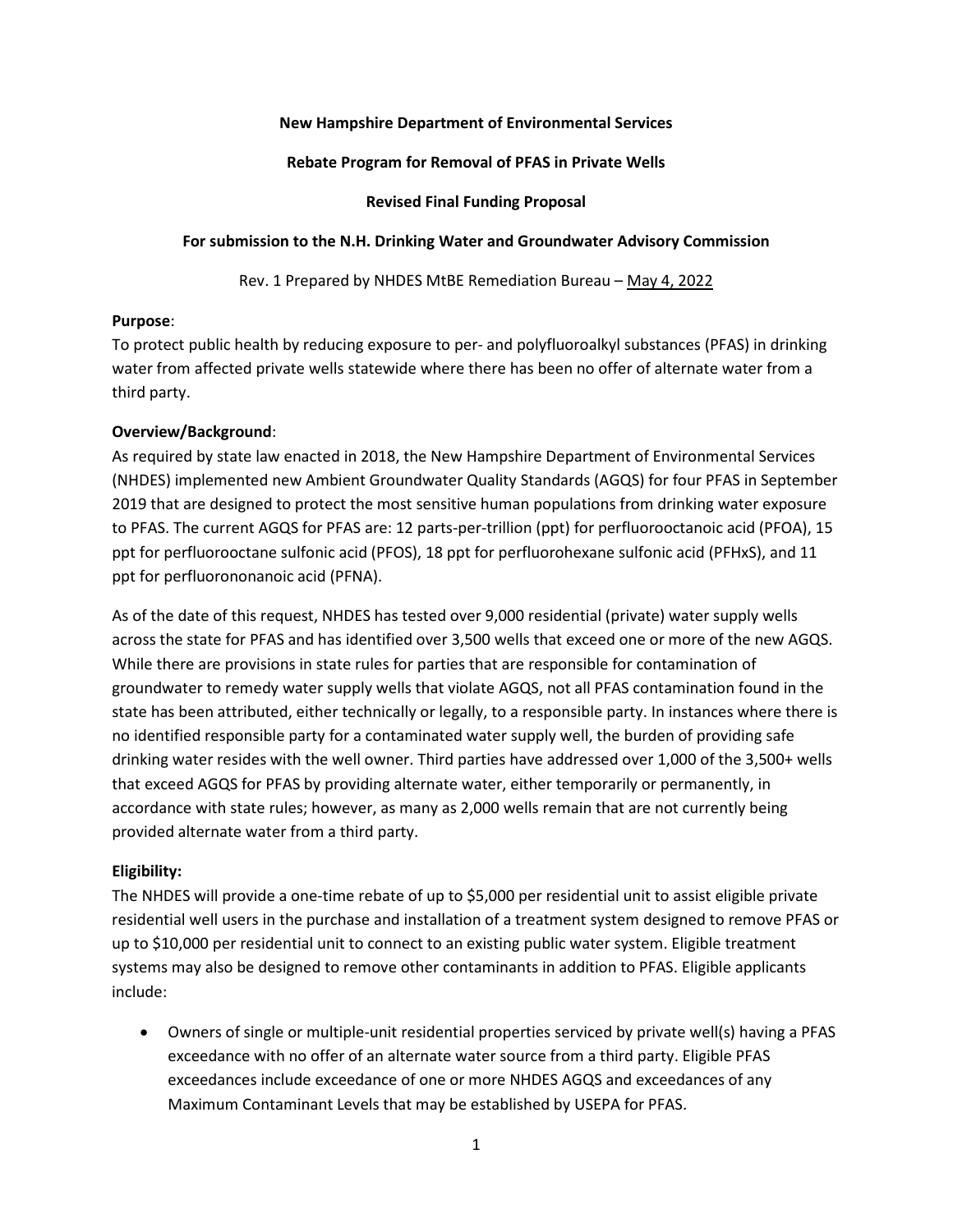- Tenants and occupants of residential property serviced by private well(s) with a PFAS exceedance with no offer of an alternate water source from third party where the owner of the property has not applied for the rebate for the same property.
- Vendors and subcontractors may apply on behalf of an eligible applicant with an appropriate waiver of claims between the two parties.

It is recognized that the installation of a treatment system requires ongoing operations and maintenance (O&M) for effective contaminant removal. The intent of this program is to provide assistance for the initial installation and does not include rebate funding for the O&M of the treatment system. It is the responsibility of the applicant or the applicant's client to maintain their chosen treatment system once installed.

# **Process and Administration:**

- 1. NHDES will announce the program via press release, educate treatment vendors about the program, and solicit rebate applications from eligible applicants based on known exceedances.
- 2. The applicant will submit the rebate application to the NHDES for review with the following documentation:
	- a. Certification that the applicant is not receiving alternate water from a third party
	- b. Certification that the installation complied with applicable state and local plumbing regulations and local permitting requirements
	- c. Analytical lab results showing an exceedance of one or more of the PFAS AGQS
	- d. Photo documentation of the installation
	- e. Filter model and serial number and/or specification sheets for media and equipment installed
	- f. Post-treatment analytical lab result showing PFAS below the AGQS
	- g. Proof of ownership or residency
	- h. Final paid invoice or final invoice from vendor/subcontractor, as applicable
	- i. Waiver of claims, if applicable
- 3. NHDES will review applications and issue rebates up to \$5,000/\$10,000 upon confirmation of the above documentation on a first come, first served basis.
- 4. No match will be required from the applicant.

## **Waivers:**

The NHDES, in its discretion, may waive any of these provisions if granting the waiver will result in circumstances that better fulfill the purpose and intent of the initiative described above or if strict adherence to the provision being waived would not be in the best interest of the public, the environment, or the NHDES.

## **Timeframe:**

Upon approval by the Commission, the NHDES will initiate development of the rebate program and conduct the necessary outreach. Given that many property owners with a PFAS exceedance may have already taken action by installing a treatment system and this purchase pre-dates establishment of the proposed rebate program, the program will operate retroactively to eligible costs incurred on or after September 30, 2019.